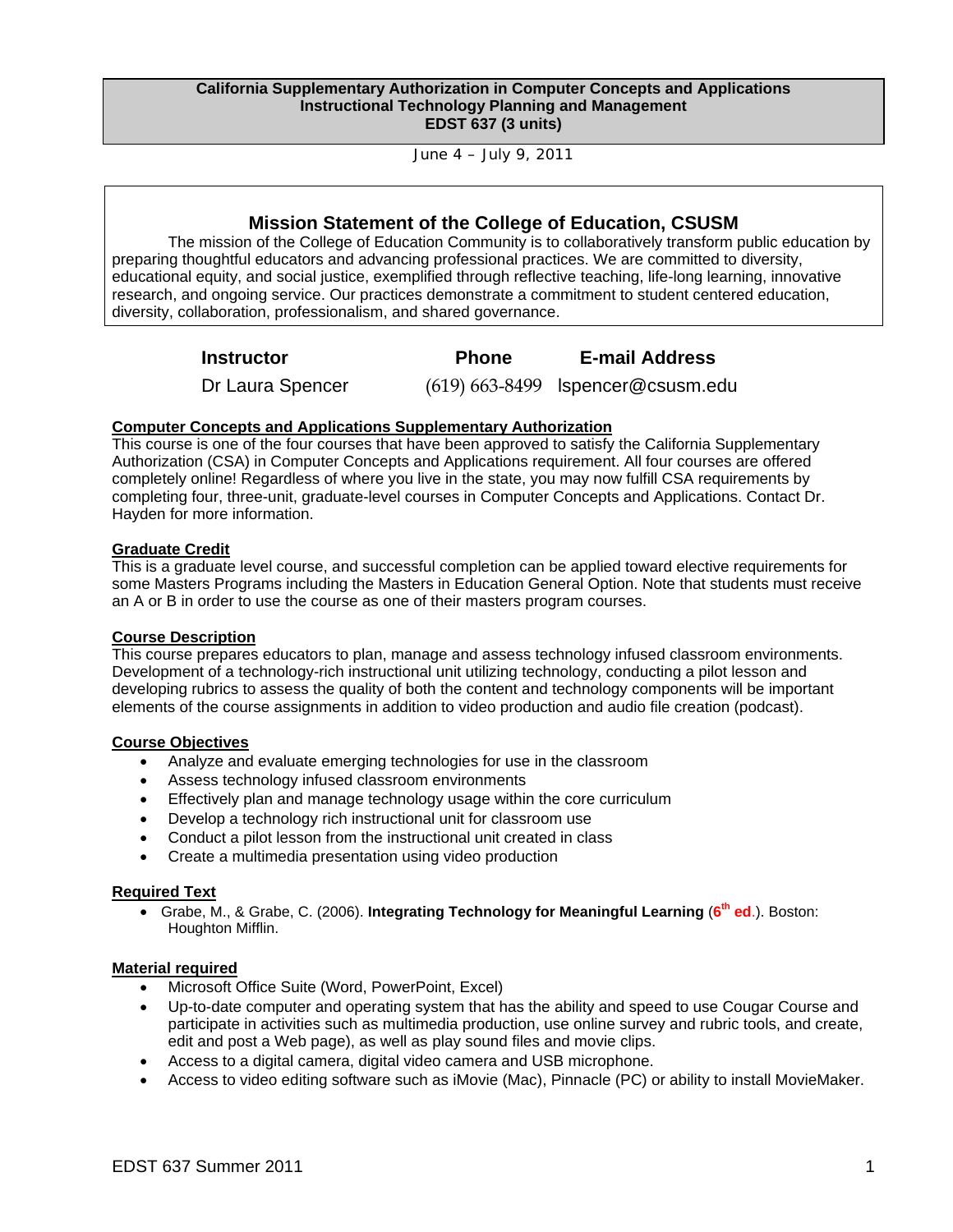## **Plagiarism and Cheating**

All work submitted for this course should reflect students' efforts. When relying on supporting documents authored by others, cite them clearly and completely using American Psychological Association (APA) manual,  $5<sup>th</sup>$  edition. Failure to do so may result in failure of the course. Please be sure to read and understand the university policy on plagiarism and cheating, as it will be strictly enforced. Academic dishonestly will not be tolerated and will result in a failing grade for this course and will be reported to the University.

## **Attendance Policy**

In this online course, It is expected that all students will have an active presence in the online community, or you cannot receive a grade of A or A-; if you are inactive for one week or more, you cannot receive a grade of B+ or B. If you have extenuating circumstances, you should contact the instructor as soon as possible. Organize each week so that you **visit the Cougar Course shell every 2-3 days.** This will provide you the opportunity to stay in touch with the module assignments and discussions. You will need to use an up-to-date computer and operating system that has the ability and speed to use Cougar Course and participate in activities, as well as play sound files and movie clips. **It is your responsibility to check these capabilities out as soon as you begin the course** and have a plan for completing and accessing these resources regularly. Note that assignment documents must be completed in Microsoft Office (Word, PowerPoint and/or Excel). There is a Browser Check on Cougar Course that can be used to test your browser and access (see link in Cougar Course). *Modules begin on Tuesday each week and end on Monday the following week. Initial posts in each module are due on Friday after the module start date.* 

## **Grading Policy**

IT is expected that all required work will be submitted on time, and that students will proofread and edit their assignments prior to submission. Students will ensure that all text is error-free (grammar, spelling), and ideas are logically and concisely presented. Each assignment grade will be negatively affected as a result of proof reading oversight. Each written assignment will be graded approximately 80% on content and context (detail, logic, synthesis of information, depth of analysis, etc.), and 20% on mechanics (grammar, syntax, spelling, format, uniformity of citation, etc.). All citations, where appropriate, will use American Psychological Association (APA) format. Consult American Psychological Association (APA) Manual, 5<sup>th</sup> edition for citation guidance.

### **Late Assignments:**

Assignments are due by midnight on the date specified. Late assignments will receive a penalty of 5% per day. Students must submit all assignments at an acceptable level to pass the course.

## **Discussion Posting (Value Added Model)**

When replying to a posting in the discussion area (or through a Web Blog) by another student, instructor, or guest, you must **refer to the person by name and refer to their comments** within your posting. **To Add Value**, your response must do one of the following: **give an example** of what the prior post described; **provide a different perspective** of the topic posted; OR **expand upon the idea** posted in the message by including more detail and depth. The instructor will provide feedback in the first few modules to support understanding of this concept. Peers will also be asked to review how others conform to this aspect of the course discussions.

**Assignment Questions:** There is a **Questions** topic section in the discussion area. This section is included to allow everyone the benefit of having access to instructor responses to questions about the course, activities, and/or assignments. Please review the posted questions before posting your question(s). Instructor will respond to posts within 48 hours. If you do not have a response by 48 hours, please contact the instructor directly by email or phone. Students may also respond to questions when they have information that will help other students.

**Cougar Course Help:** Contact the CSUSM help desk. Their location and hours are listed on the web: http://www.csusm.edu/iits/sth/ Be sure to leave a phone number and/or email if you leave a message at the help desk regarding a problem you are having. They can help with all technical aspects of the Cougar Course environment including problems with accessing files, uploading assignments, and using Cougar Course tools. **If you write to the instructor about a problem with Cougar Course,** please confirm that you have communicated with the Help Desk first and refer to who replied to your question.

### **Important Considerations:**

Assignments are due when noted in the module and/or assignment link.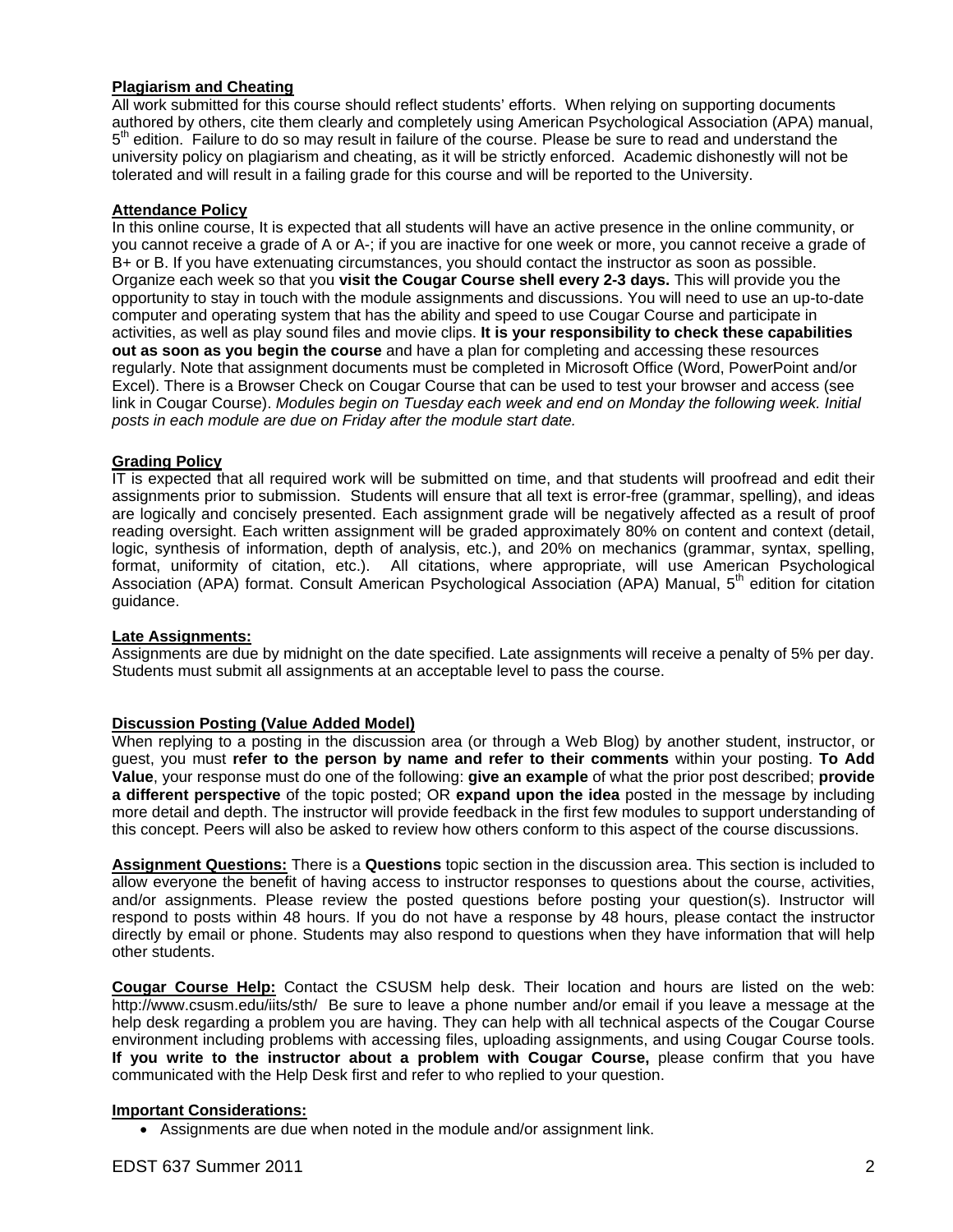- **All assignments should be based on thoughtful reflection**, and submitted only after final edits, proof-read and word-processed. The university has a 2500-word writing requirement for each course that is met through the course reflections, assignments and discussions. Use Microsoft Word for any Word Processed documents, but post directly to discussion instead of posting a file.
- **Contact instructor in advance** of any extended absence to accessing and contributing to module activities. If you contact the instructor about an absence, suggest a timeline for how you will make up missed sessions, contribute to group work, and if there is a need for an alternative assignment.
- **Grading of coursework** will be based on adherence to the assignment guidelines, evidence of application of course readings and resources, and clear evidence of specified revisions, clarity, and coherence, in revised work. Points are deducted for spelling and/or grammar errors.
- Remember to cite all information obtained from others completely in APA 5<sup>th</sup> Edition format. References are required.

### **Course AssignmentsDiscussion**

| Boards (Participation)         | 25 points  |
|--------------------------------|------------|
| <b>Cyberhunt Activity</b>      | 5 points   |
| Video production Project       | 25 points  |
| Web Lesson                     | 20 points  |
| Management Plan                | 10 points  |
| <b>Pilot Lesson Reflection</b> | 10 points  |
| Podcast                        | 5 points   |
| Technology - Self Assessment   | 10 points  |
| <b>Readings and Quizzes</b>    | 20 points  |
| <b>Total</b>                   | 130 points |

## **Grading Scale**

| $A = 93-100$  | A -= 90-92        | $B+ = 86-89$ | $B = 83 - 86$ |
|---------------|-------------------|--------------|---------------|
| $B - 80 - 82$ | $C_{+}$ = 77-79   | $C = 73-76$  | $C - 70-72$   |
| $D = 60 - 69$ | $F = 59$ or lower |              |               |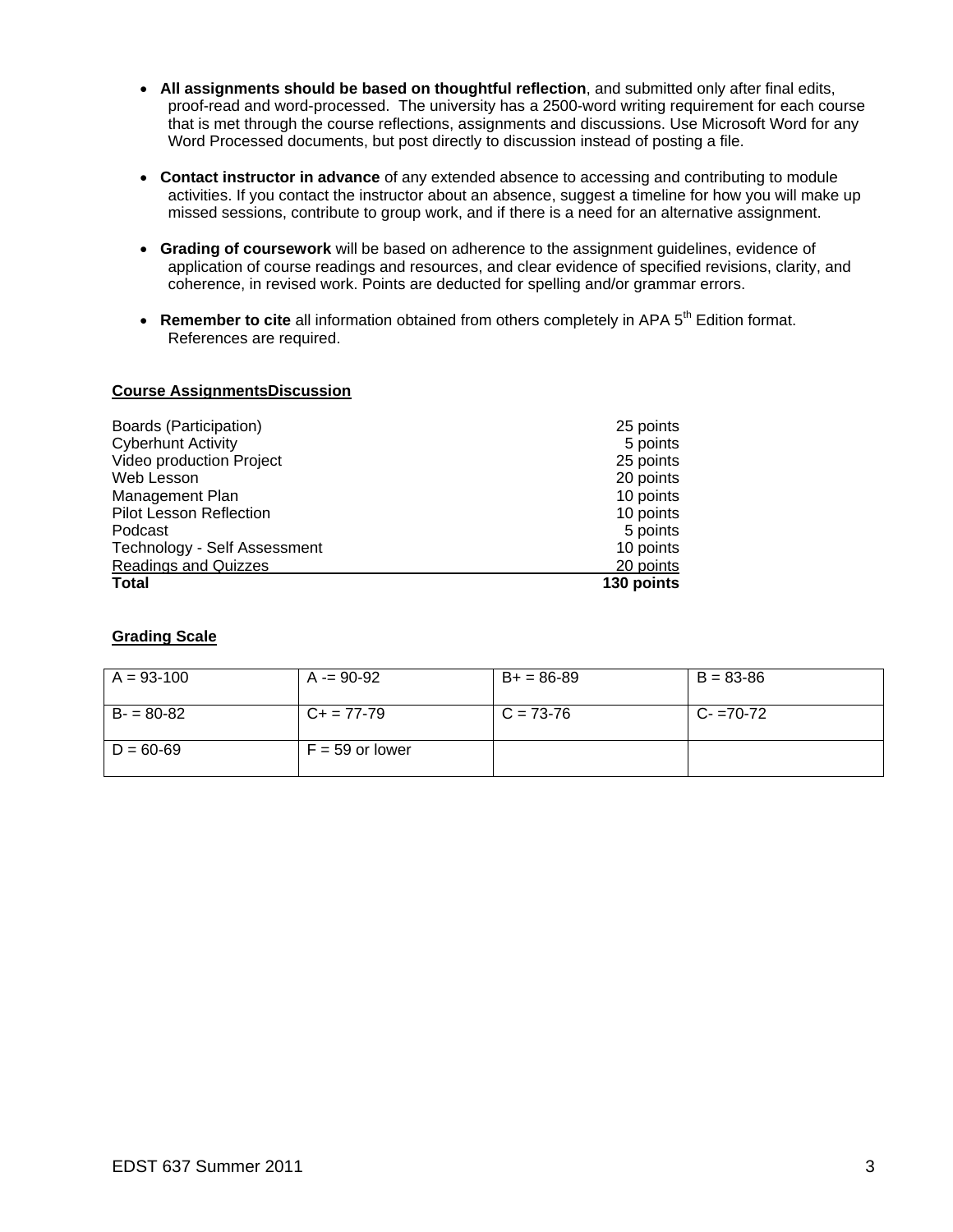# **Course Outline**

| Date   | Module   | Торіс                                                                                                          | Assignment                                                                                                                                   |
|--------|----------|----------------------------------------------------------------------------------------------------------------|----------------------------------------------------------------------------------------------------------------------------------------------|
| Week 1 | Module 0 | Welcome<br>Course Overview<br>WebCT tools                                                                      | Post photo<br>Discussion Board - Community Building<br>Order Book and materials                                                              |
|        | Module 1 | Assessing Educational Technology<br><b>ISTE-NETS</b>                                                           | Cyberhunt<br><b>Discussion Board</b>                                                                                                         |
| Week 2 | Module 2 | Integrating Multimedia into the<br>Classroom<br>Using Tools to Enhance Your<br>Project Based Learning Activity | Multimedia Video production: I Movie/Movie Maker<br>Discussion Board<br>Spreadsheets<br>PowerPoint<br><b>Rubrics</b><br>Readings Journal DUE |
|        | Module 3 | Planning A Project Based Learning<br>Activity<br>Components of Your Project Based<br>Leaming Activity          | Web Quest Development<br><b>Discussion Board</b><br><b>Rubrics</b><br>Technology - Self Assessment<br>Quiz                                   |
| Week 3 | Module 4 | Assessing Your Classroom<br>Managing Your Project Based<br>Leaming Activity                                    | Management Plan (Interview)<br>Discussion Board                                                                                              |
| Week 4 | Module 5 | Implementing Your Project Based<br>Leaming Activity                                                            | Pilot Lesson Reflection<br><b>Discussion Board</b><br>Podcast                                                                                |
|        | Module 6 | Managing Technology in the<br>Classroom                                                                        | Management Plan (Classroom)<br>Quiz <sub>2</sub>                                                                                             |
| Week 5 | Module 7 | What the future holds                                                                                          | Readings Journal DUE<br>Video production in your Classroom<br>Discussion Board - Reflection                                                  |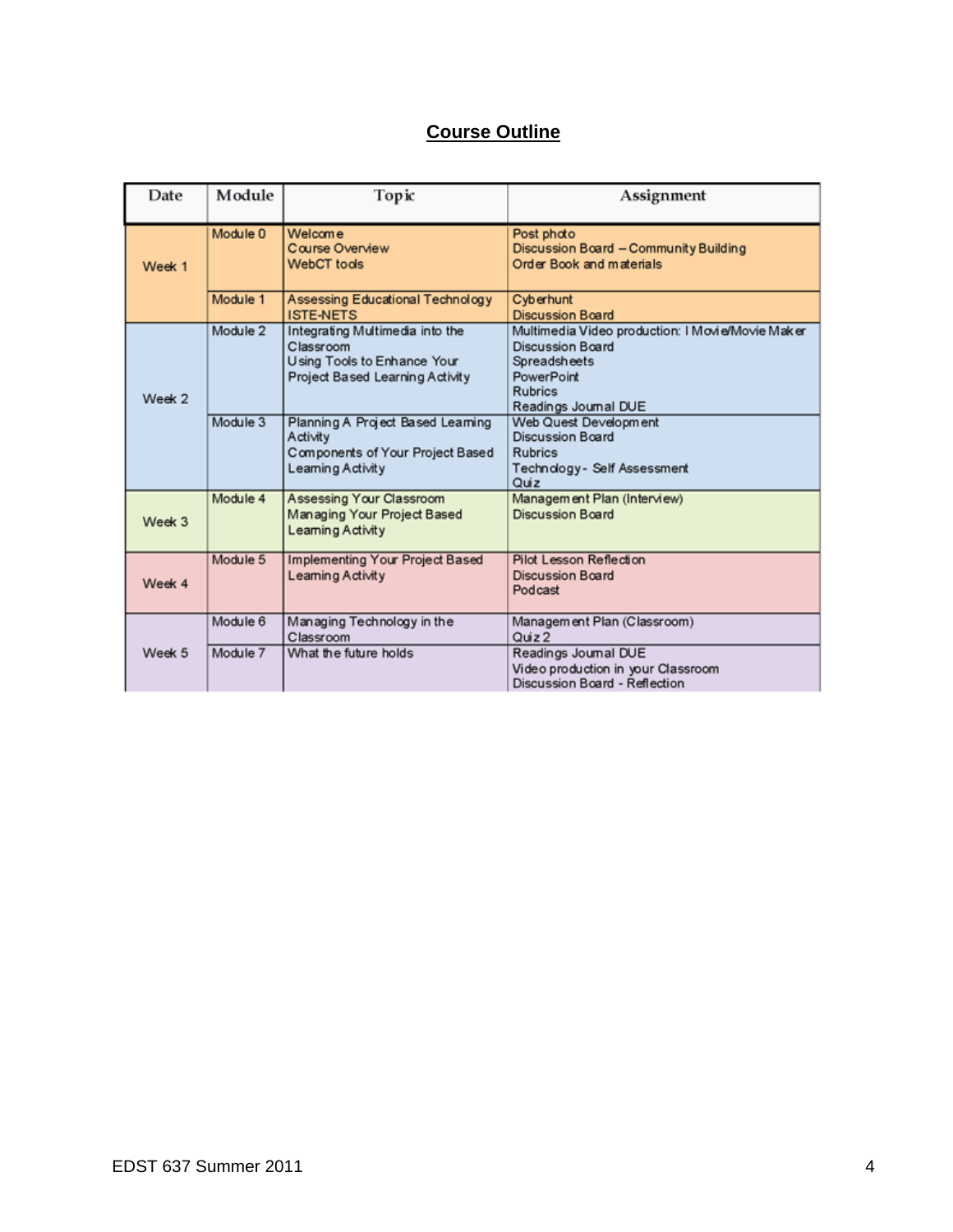## **Assignments Details**

## **Discussion Boards 25 Points**

**Learner Objectives:** To gain a broader perspective on discussion topics from peers. Help students better contemplate, organize, and understand readings and to be better prepared for thoughtful discussion

**Assessment** Participation in the discussion board forums

**:** 

| <b>Resource(s):</b>    | Title and necessary information:    |
|------------------------|-------------------------------------|
| Internet Site(s)       | Course Website: http://cc.csusm.edu |
|                        |                                     |
| <b>Task Guidelines</b> |                                     |

Critical, engaged discussion will make this a richer class for all of us. In preparation for this kind of thoughtful discourse, you will be responsible for reading and responding to a variety of prompts in a variety of ways. If your responses cease to function in these ways and seem to be "busy work" then you need to adjust what you're doing. Seek alternative ways of responding in order to meet the goal—it is your responsibility to make the work worthwhile. Each student is responsible for **one** main post and **two** sub-posts each week at a minimum. Students should try to post early in the week to give peers an opportunity to respond. **Discussions must do one of three things to "Add Value":** 1). give an example of something that was presented, 2). expand on the idea that was presented, or 3). take a new position or perspective from what was presented.

## **Cyberhunt 5 points**

**Learner Objectives:** To familiarize yourself with the variety of technology available for classroom use

## **Assessment:** Completed evaluation forms

| <b>Resources</b>  | Title and necessary information:                                  |
|-------------------|-------------------------------------------------------------------|
| Textbook/chapters | Integrating Technology for Meaningful Learning - Chapters 8 and 9 |
| Internet Site(s)  | www.google.com: Search engine                                     |
|                   | http://www.altavista.com/: Search engine                          |
|                   | http://www.mamma.com/: Search engine                              |
|                   | http://www.dogpile.com/info.dogpl/: Search engine                 |

## **Task Guidelines**

Technology is constantly changing. Some innovations are around for a long time while others come and go almost instantly. This is your opportunity to discover what is out there and how, if the world was perfect and you had an infinite budget, you could use it to enhance learning in your classroom. Get ready for your Cyberhunt.

**First:** Search on the Internet, using any search engine you choose, to find two technological innovations that you would like to have in your classroom. Remember the sky is the limit and your students are worth the effort.

## **Possible Innovations:**

- Smart Phones
- Ebook readers
- Interactive WhiteBoards
- GPS / RFID tracking devices
- Wearable computers
- Videoconferencing
- iPODS or MP3 Players
- 3D technology

EDST 637 Summer 2011 **5**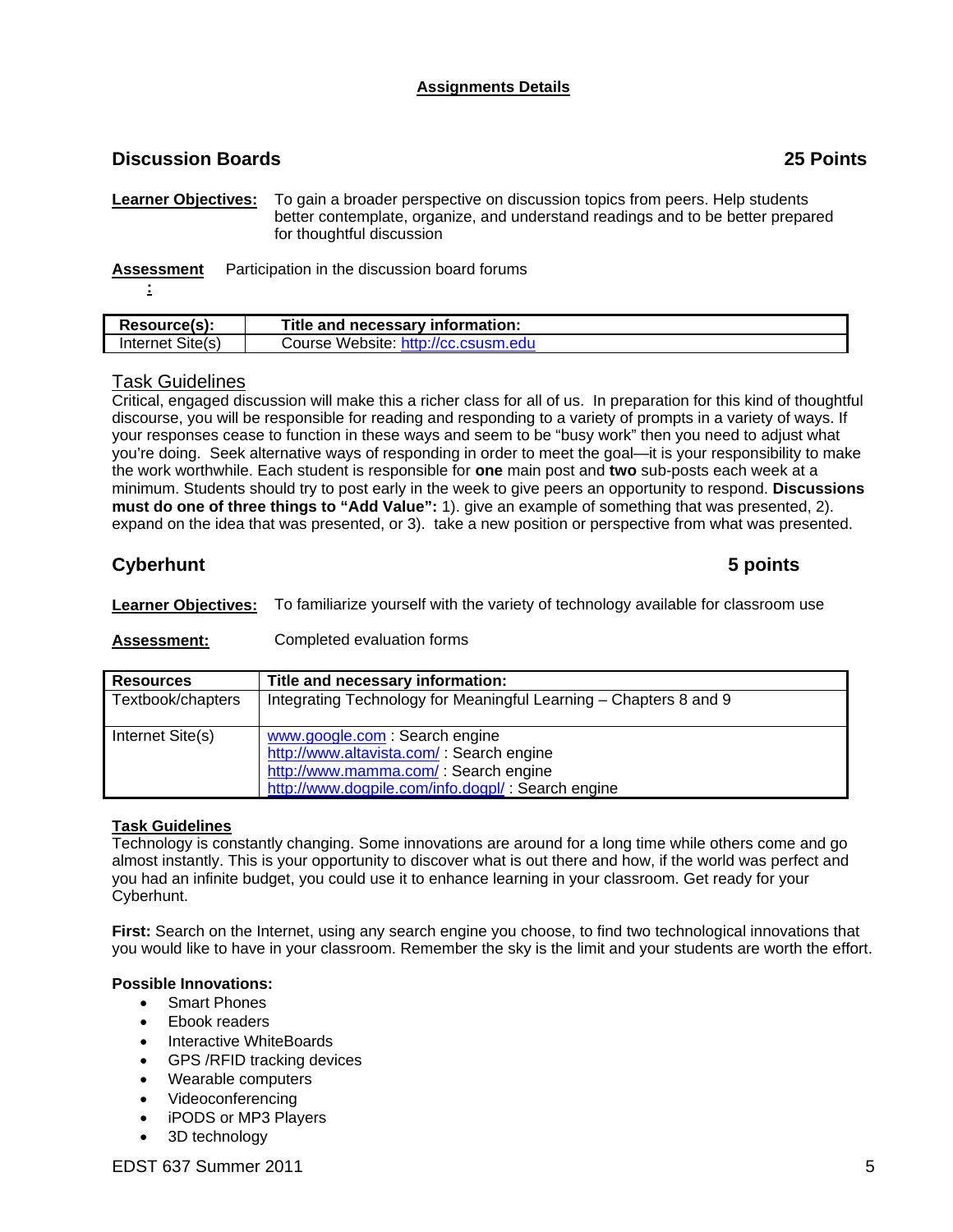- Digital Video (Podcasts)
- tablets

**Second:** Answer the four questions below for each innovation chosen

- 1. Name of Item:
- 2. URL where information was located:
- 3. Description of item and how it works:
- 4. Explanation of how it could be used in your classroom:

## **Video Production Project 25 points**

**Learner Objectives:** Create a multimedia presentation using video production

**Assessment:** Completed project and reflection

| <b>Resources</b>  | Title and necessary information:                           |
|-------------------|------------------------------------------------------------|
| Textbook/chapters | Integrating Technology for Meaningful Learning - Chapter 7 |
| Internet Site(s)  | Cougar Course Tutorial                                     |

## **Task Guidelines**

Here is your chance to be a star…or a director…or just a really "cool," effective and engaging teacher. Whichever the motivation, this is the opportunity. For this assignment, you will create a multimedia video project. Its components will consist of:

Digital video Still photographs Audio **Transitions Titles** 

## **Interactive Web-Based Lesson 20 Points**

**Learner Objectives:** Develop an interactive web lesson for classroom use based on the WebQuest model.

**Assessment:** Lesson will have all components required and will be posted on the internet.

| Resource(s):     | Title and necessary information:                                                                                                                                                                                                                  |
|------------------|---------------------------------------------------------------------------------------------------------------------------------------------------------------------------------------------------------------------------------------------------|
| Textbook/pages   | Integrating Technology for Meaningful Learning - Chapter 6                                                                                                                                                                                        |
| Internet Site(s) | http://webquest.sdsu.edu/: Bernie Dodge's WebQuest website<br>http://teacherweb.com/WQIndexSrch2.htm : Sample WebQuest on Teacher Web<br>www.teacherweb.com: Free month web posting<br>http://teacherweb.com/TWQuest.htm : WebQuest - Get Started |

## **Task Guidelines**

Welcome to the interactive web! A WebQuest is a web based inquiry-oriented activity in which most or all of the information used by learners is drawn from the Web. WebQuests are designed to maximize the time on task by focusing on using information rather than looking for it, and to support learners' thinking at the levels of analysis, synthesis and evaluation. WebQuest was developed in early 1995 at San Diego State University by Bernie Dodge and Tom March. It has since become a model for project based instruction with many variations and examples available.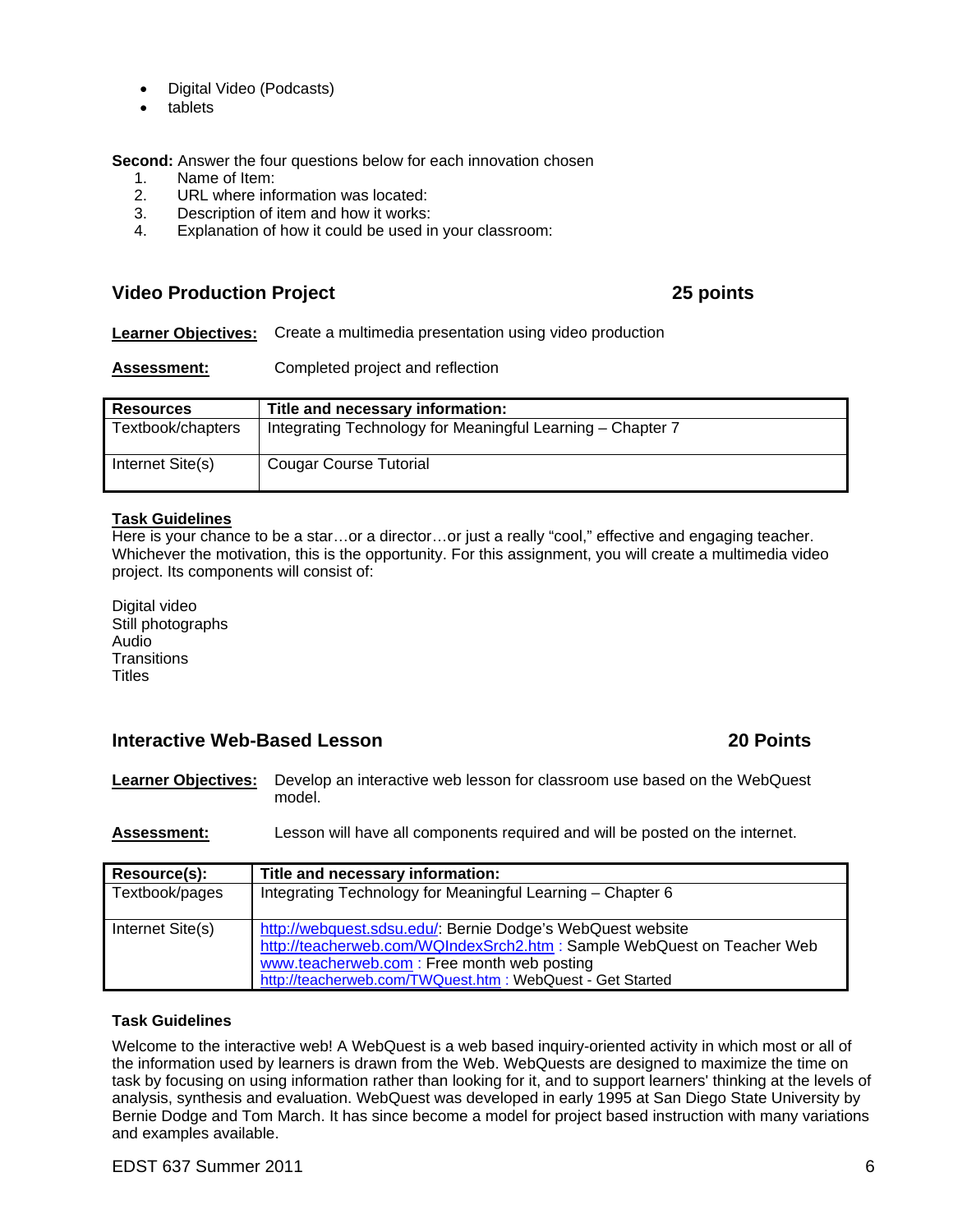Interactive web lessons consist of specific components which help ensure a complete interactive activity if designed properly. These components MUST be present in your interactive web lesson in order to receive full credit for the assignment. You will be able to see examples and get all the information you need at: http://webquest.sdsu.edu/.

For this assignment, you can work individually or in pairs. The assignment consists of developing an interactive learning web-based assignment. You will need to design an activity that you can use in your classroom immediately as the second part of this assignment is to pilot your creation with students. I is worth 20 points.

Required components outside of Web Lesson requirements which must be embedded:

- **PowerPoint**
- Spreadsheet
- Rubric

To get started go to: http://www.webtechu.com/tutorial/geojoin1.php for a tutorial on how to access a free There are several options when it comes to publishing your web lesson. If you or your district/school has a web site, that would be the best option. Another option is to use the free one-month trial of www.teacherweb.com, which allows you to publish free for a month. After that, you have to pay \$2.50/month if you would like to keep it live. If you would like to see the capabilities of Teacher Web, visit: http://teacherweb.com/WQIndexSrch2.htm and see some examples. Finally, Geocities offers free web hosting. Geocities account.

Are you ready to begin? http://teacherweb.com/TWQuest.htm

Note: In order to receive full credit, you MUST publish your Web Lesson. When you are ready to submit, just copy and paste the url where you upload your assignments.

## **Management Plan/Interview 10 points in the set of the set of the set of the set of the set of the set of the set of the set of the set of the set of the set of the set of the set of the set of the set of the set of the se**

**Learner Objectives:** Create a plan to utilize your web lesson on the class level

## **Assessment:** Written plan completed based on information received from interview

| Resource(s):   | Title and necessary information:                                |
|----------------|-----------------------------------------------------------------|
| Textbook/pages | <b>Integrating Technology for Meaningful Learning – Chapter</b> |

## **Task Guidelines**

The Interview (5 points):

As you can imagine, there are many ways to handle web based projects in a classroom. Your job for this assignment is to contact someone at an educational institution and interview them. Your goal is to find out how they manage their web based activities. Some questions you could ask:

What are the first things you consider when planning to use technology with students? How do students know what is expected? What type of preparation takes place prior to implementation? How are students trained or prepared to use technology? What are the challenges to using technology with students? What works well? How do the students like the experience?

After your interview, write up a summary (1-2 paragraphs) about the way they manage technology with their students.

Possible interviewees:

EDST 637 Summer 2011 7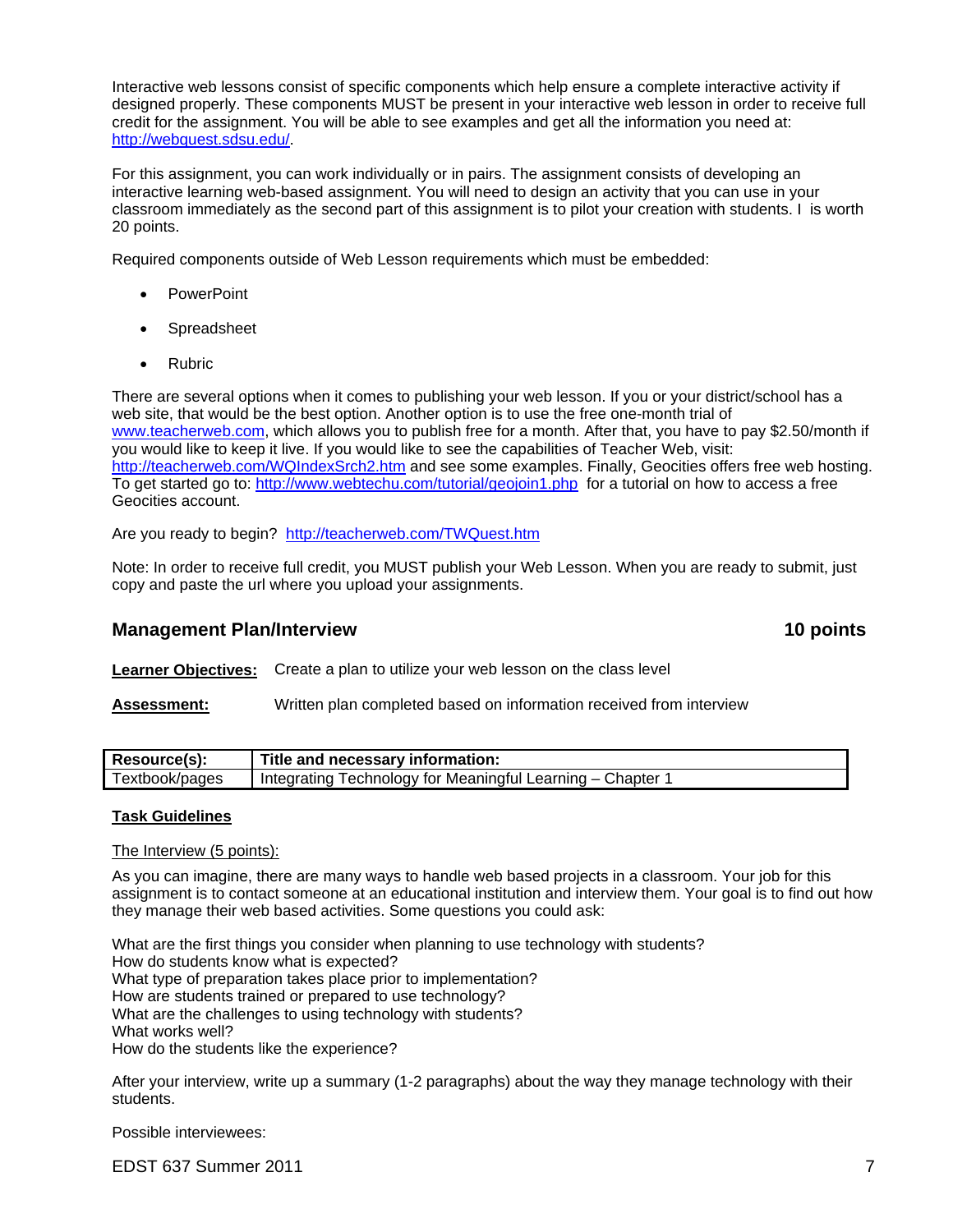- Email or call an instructor at a local college who is listed in a course schedule as teaching an online course.
- Contact a K-12 school district office and ask to speak to the instructional technology coordinator.

## The Management Plan (5 points):

Now that you have interviewed someone who uses technology with their students and have some ideas of how you might manage your own classroom, you are ready to create your own plan. You have created your web lesson and piloted it with some students…you have learned a lot. Now it is time to figure out how to implement the web lesson on a large scale. Your task is to create a management plan for your class specifically related to teaching your web lesson. There are many things to consider to ensure that it will run smoothly and to guarantee that all students are engaged and on task. What steps do you need to take?

Plan should consist of but not be limited to:

- Instructions for students
- Computer usage rules
- Daily plan
- Timeline/rotation schedule
- Deadlines/checklist

## **Pilot Lesson Reflection 10 Points**

**Learner Outcomes:** Use reflective practices to improve instruction

**Assessment:** Written reflection on the experience of piloting the WebQuest

| Resource(s):   | Title and necessary information:                                           |
|----------------|----------------------------------------------------------------------------|
| Textbook/pages | I Integrating Technology for Meaningful Learning - Chapter 9 pages 358-368 |

### **Task Guidelines**

The web lesson created in the class is to be piloted in your classroom. Whether it is a full scale implementation or a selected few, you will be expected to evaluate your work and it's effectiveness with students. You may find it helpful to solicit feedback from your students and embed the feedback into your reflection.

#### Requirements:

1-2 page written reflection responding to, but not limited to the following:

- 1. What worked?
- 2. How did the students respond?
- 3. What did you learn?
- 4. What would you change?

## **Podcast 5 points**

**Learner Objectives:** To communicate through a new technology

**Assessment:** Post an audio file online

| <b>Resources</b> | Title and L<br>I necessary information: |
|------------------|-----------------------------------------|
| Internet Site(s) | online<br>utorials                      |

### **Task Guidelines**

Create an audio file using Audacity, GarageBand, or another software to communicate with others